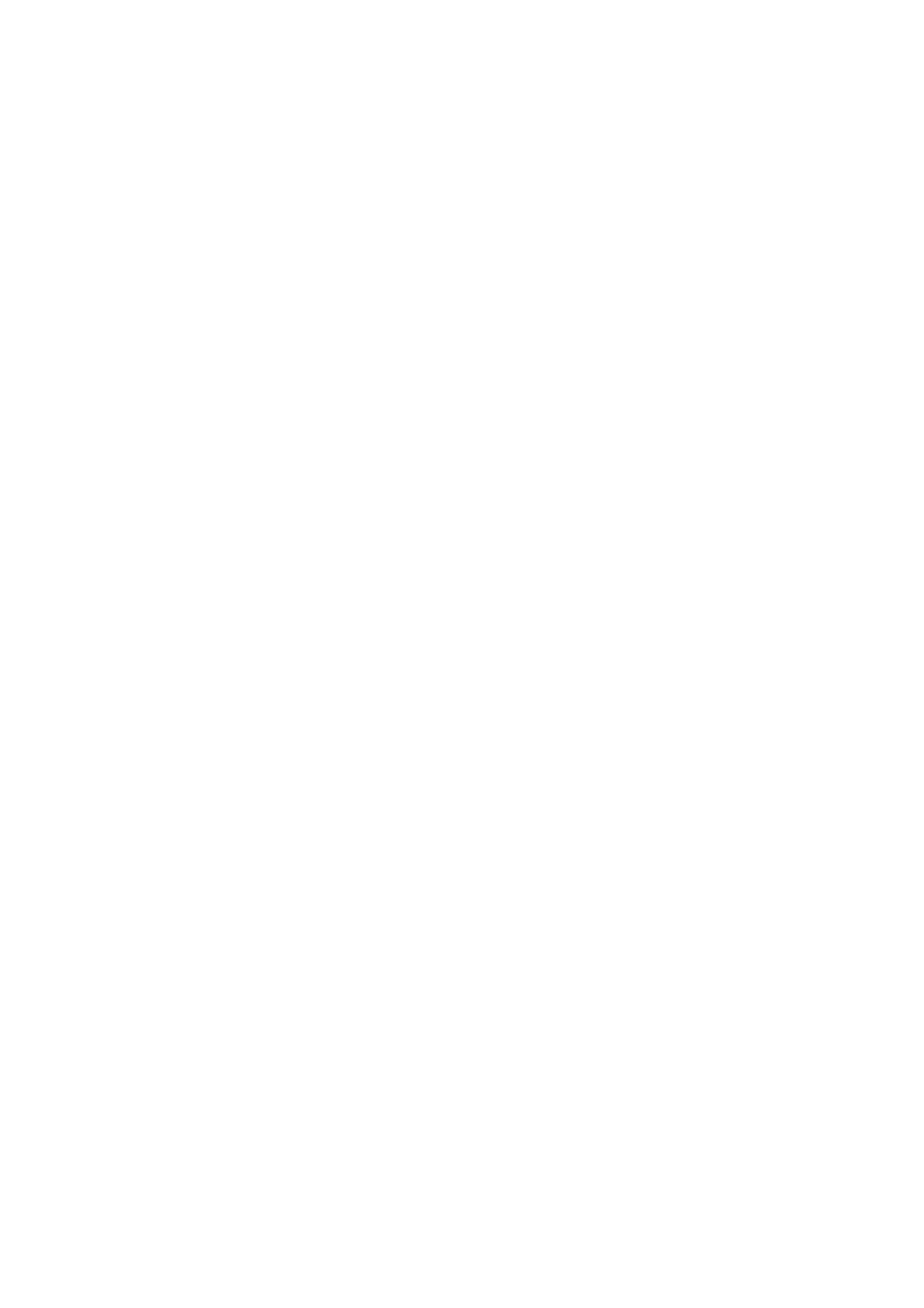## **ACCEPTED MANUSCRIPT**

# On-demand single-photons from electrically-injected site-controlled Pyramidal Quantum Dots

To cite this article before publication: Stefano Moroni et al 2018 J. Phys. D: Appl. Phys. in press <https://doi.org/10.1088/1361-6463/aaed73>

## Manuscript version: Accepted Manuscript

Accepted Manuscript is "the version of the article accepted for publication including all changes made as a result of the peer review process, and which may also include the addition to the article by IOP Publishing of a header, an article ID, a cover sheet and/or an 'Accepted Manuscript' watermark, but excluding any other editing, typesetting or other changes made by IOP Publishing and/or its licensors"

This Accepted Manuscript is **© 2018 IOP Publishing Ltd**.

During the embargo period (the 12 month period from the publication of the Version of Record of this article), the Accepted Manuscript is fully protected by copyright and cannot be reused or reposted elsewhere. As the Version of Record of this article is going to be / has been published on a subscription basis, this Accepted Manuscript is available for reuse under a CC BY-NC-ND 3.0 licence after the 12 month embargo period.

After the embargo period, everyone is permitted to use copy and redistribute this article for non-commercial purposes only, provided that they adhere to all the terms of the licence <https://creativecommons.org/licences/by-nc-nd/3.0>

Although reasonable endeavours have been taken to obtain all necessary permissions from third parties to include their copyrighted content within this article, their full citation and copyright line may not be present in this Accepted Manuscript version. Before using any content from this article, please refer to the Version of Record on IOPscience once published for full citation and copyright details, as permissions will likely be required. All third party content is fully copyright protected, unless specifically stated otherwise in the figure caption in the Version of Record.

View the [article online](https://doi.org/10.1088/1361-6463/aaed73) for updates and enhancements.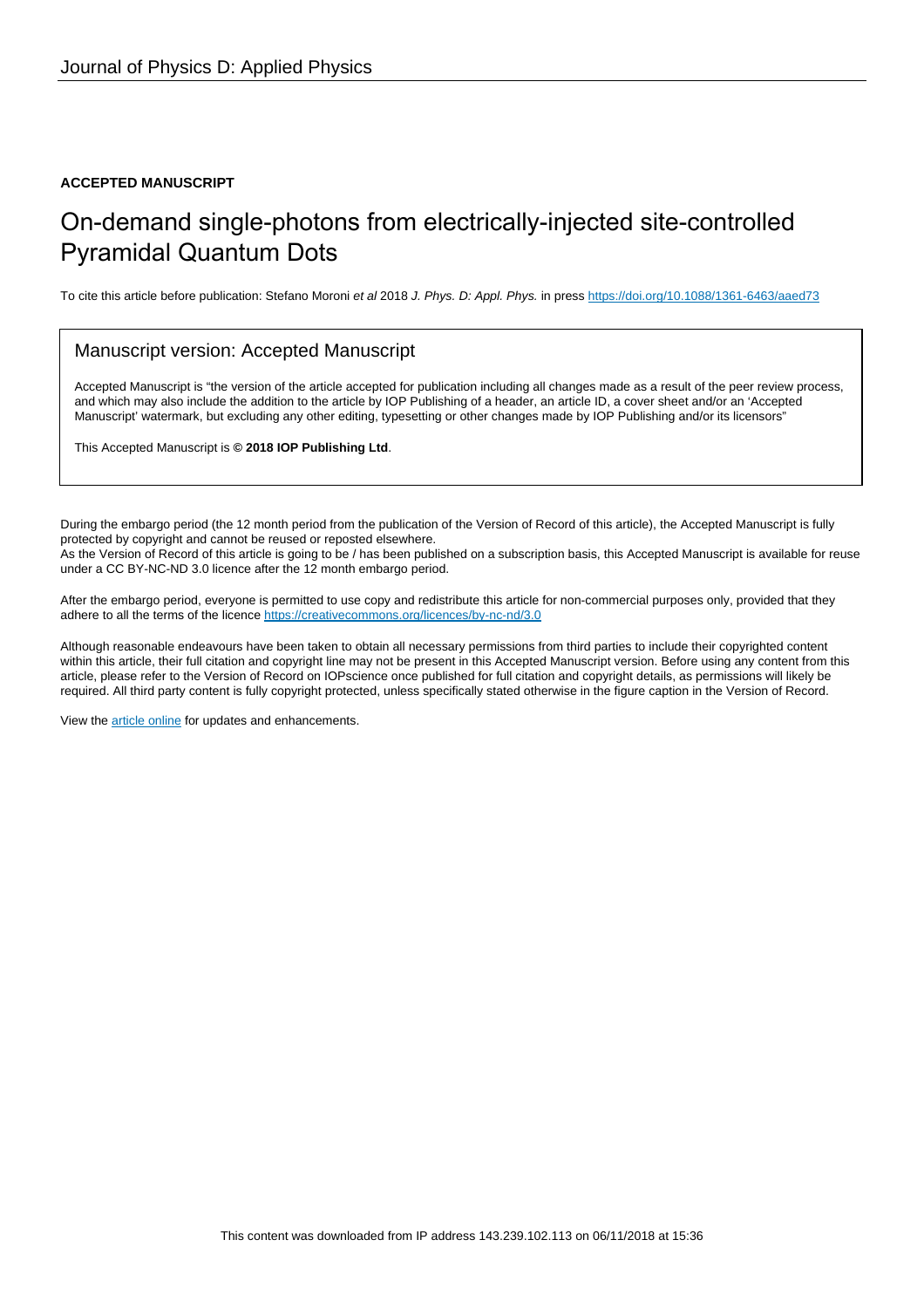1 2 3

# **On-demand single-photons from electrically-injected site-controlled Pyramidal Quantum Dots**

S. T. Moroni, T. H. Chung, G. Juska, A. Gocalinska, and E. Pelucchi

*Tyndall National Institute, University College Cork, Dyke Parade, Cork, Ireland*

#### **Abstract**

We report on the performance of electrically-injected Pyramidal Quantum Dots in terms of single-photon emission. We previously presented the generation of entangled photon pairs from similarly structured devices. Here we show that it is also possible to obtain singlephotons upon continuous wave excitation as well as pulsed excitation, obtaining a low  $g^2(0)$ of 0.088±0.059, by discarding re-excitation events within a single excitation pulse by applying time-gating techniques.

#### **1. Introduction**

Integration, scalability, reproducibility and high quantum state fidelities: these are some of the main technological challenges to be tackled in order to achieve a realistic source of photons to be employed in quantum computation [1][2]. Semiconductor quantum dot (QD)-based light sources have recently been gaining great relevance in this perspective, as they can be employed for the generation of quantum light while allowing for processing by means of standard semiconductor-based fabrication and integration techniques. Semiconductor QDs have been demonstrated as sources of single photons [3][4][5], highly indistinguishable photons[6][7], entangled photon pairs with high fidelity[8][9][10], time-bin entangled photons [11] and more, thanks to their versatility and tunability. In addition to this, among the requirements for a QD-based technology for quantum computation, efficient electrical injection would allow an extremely simplified excitation scheme and therefore easier QD integration. **30 Contrast of the contrast of the contrast of the control of the control of the control of the control of the control of the control of the control of the control of the control of the control of the control of the co** 

Electroluminescence from semiconductor QDs has been reportedly achieved in the past[12], together with electrically driven single photon emission[13][14] and entangled photon emission[9][15], but only a few reported cases claimed to be site controlled as well[16][17]. Although, in most of these cases, it was generally about the possibility to statistically control the self-assembled QDs position, while the only instance of true deterministic site control of the electrically driven QDs was based on Pyramidal Quantum Dots (PQDs)[18][19], but without proof of single photon emission. Note also that references [18][19] discuss two different pyramidal site controlled material systems, each showing different challenges of their own, one based on AlGaAs barriers [20], the other on GaAs barriers.

Here we report for the first time on the possibility of generating single photons by embedding PQDs into a PIN-junction device, a structure largely similar to previous designs for entangled photon emission reported in [19], and therefore proving single photon electrically driven emission from a true sitecontrolled QD system. Besides the statistic regarding directly single-photon emission quality, we find that our analysis also provides interesting insight on the ability of filtering photon detection events to improve the performance of our devices. Our findings suggest, after a comparison with previous work on entangled-photon emission through electrical injection, that a good entangled photon emitter from QDs is not necessarily also a good single photon emitter (and, obviously, vice versa). We address this point more in detail further in our contribution.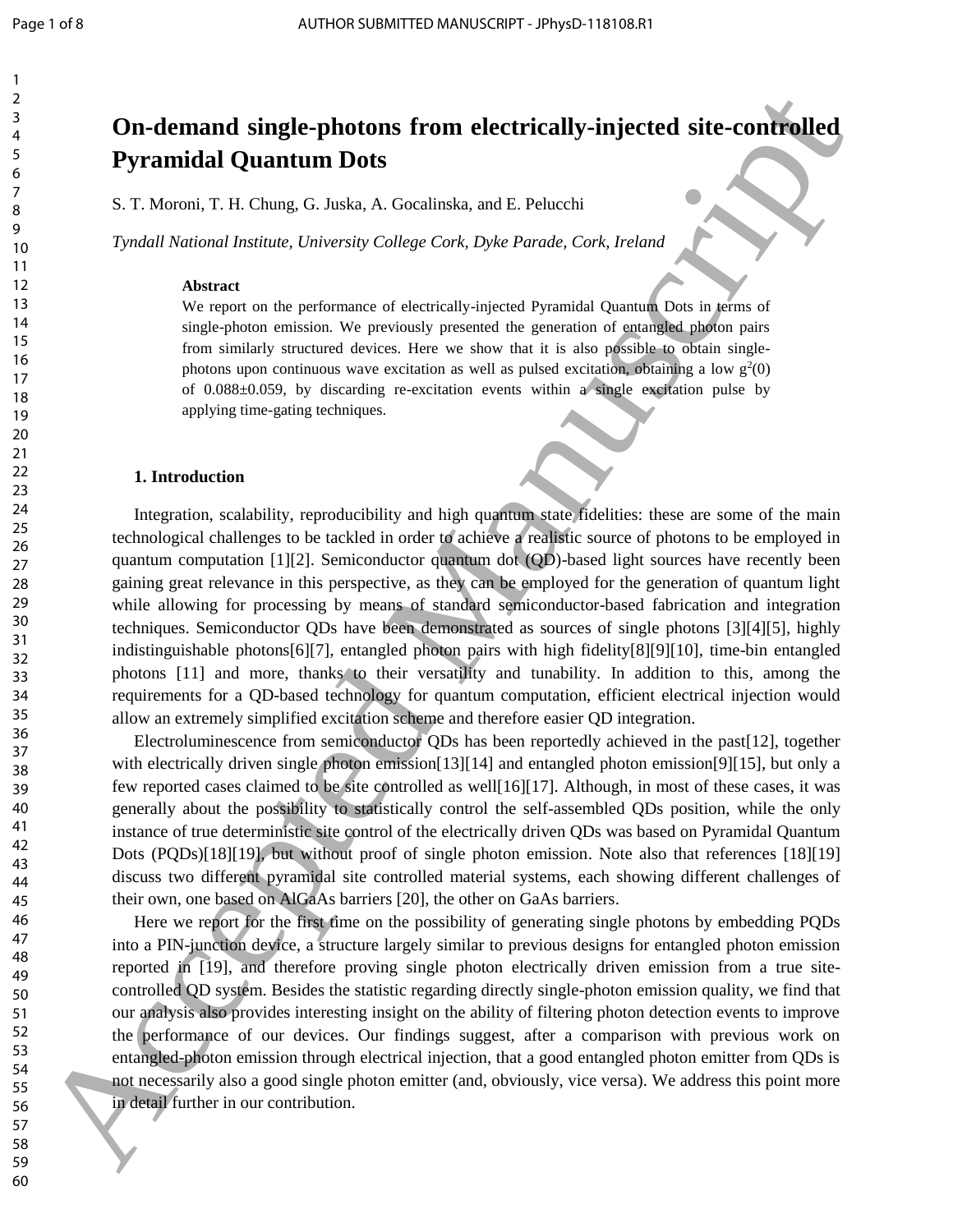

Fig.1: a) a sketch of a structure of a PQD-based LED; b) representative spectrum from an electrically injected PQD, showing a dominant X- behavior and an almost suppressed X and (inset) typical IV response of a PQD-based LED; c) autocorrelation for the X- transition from an electrically-driven PQD under DC bias excitation (black line) and fitting of the data using a  $q^2(\tau)$  function convoluted with the response function for the measurement apparatus; d) CCD image of lit PQD-LEDs under DC bias excitation.

### **2. Fabrication and characterization methods**

PQDs are fabricated starting from a (111)B GaAs wafer using a lithography based patterning technique to form an ordered array of inverted pyramidal recesses; Metalorganic Vapor Phase Epitaxy is then performed, allowing for the site control of the QDs, one for each recess. More recently we developed a more advanced type of device design for the realization of electrical injection. As detailed elsewhere [19], the QD is embedded into the intrinsic region of the PIN junction, whose detailed structure is reported in the supplementary material. The complex geometry and copiousness of nanostructure formation (e.g. lateral quantum wires formed along the edges of the pyramidal recess and lateral quantum wells formed along its sidewalls, see [21] and references therein) of the pyramidal system makes it necessary to perform a number of processing steps to achieve the proper electrical contacting of the devices: insulation of the corners of the pyramid, masking of the insulation through tilted Au evaporation, selective removal of the insulation, P-side contacting, back-etching [22], and N-side contacting. For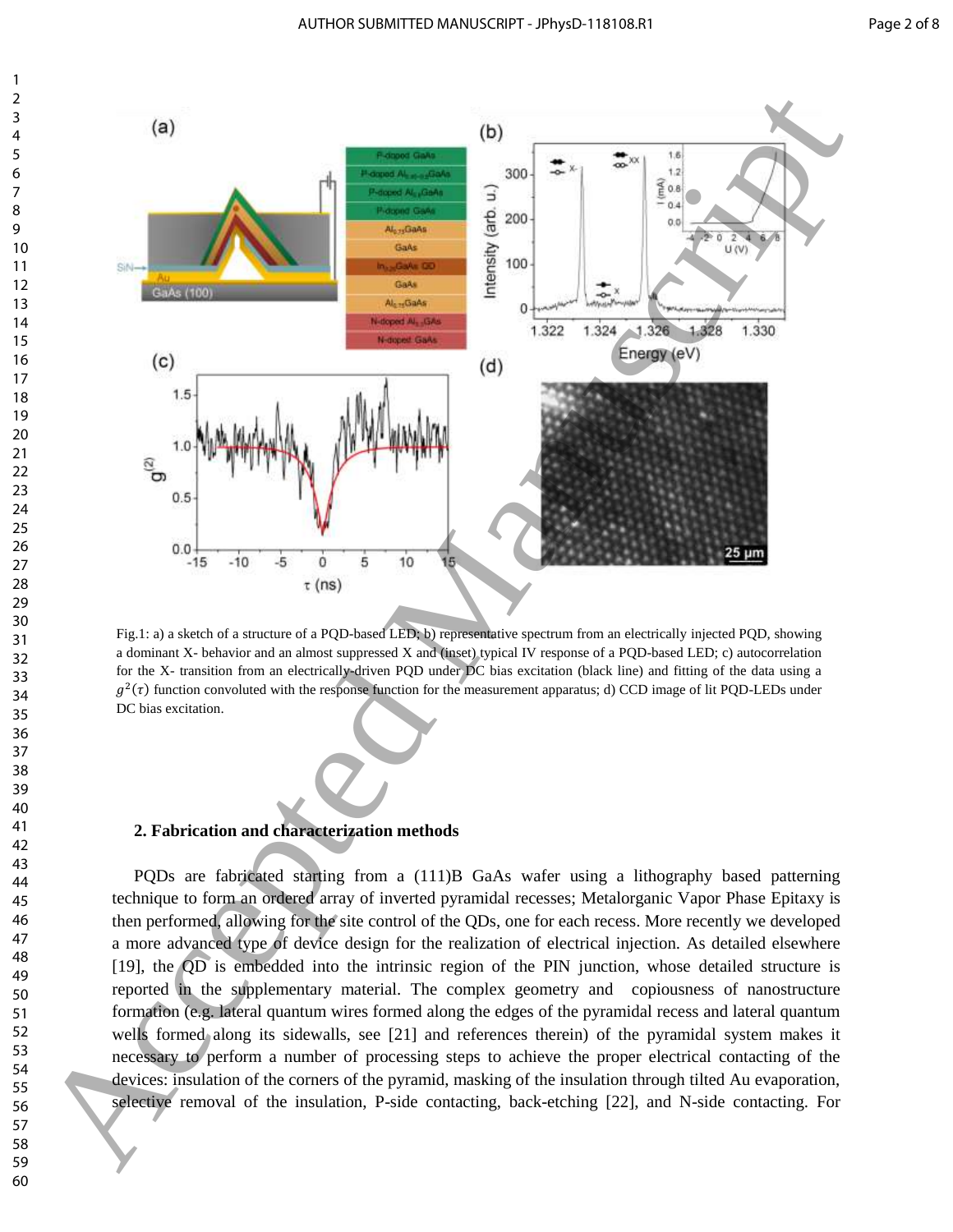simplicity of fabrication, the scheme relies on the simultaneous contacting of all the pyramidal QD devices, which share the same top and bottom contacts and therefore share the same applied electrical bias. Henceforth the electrical properties of the device we will refer to in this paper will be the total ensemble current vs. voltage characteristics. A typical I-V curve for one of our devices is shown in Fig.1b (inset), where it can be seen that the exponential rise in the current is obtained at about 6 V.

It is worth underling at this point the possible origin of the high turn-on voltage in our devices, compared to similar LED devices[23][9]. On one hand, the metal used for the metallization of the GaAs P-doped layer is not ideal and might be causing a Schottky barrier [24]. On the other hand, the carriers have to be channeled through a Ga-rich AlGaAs vertical quantum wire with a very small cross-section (<40 nm diameter through the centre of the pyramid)[19], which might cause a high resistance, although forcing the carrier through the centre of the structure, towards the QD. It is also relevant to note that different QDs could show different turn-on voltages: this is mainly due to the spread in etching depth of the original GaAs substrate on the top of each pyramid, resulting from the back-etching process. Each pyramidal structure presents a slightly different open area on the N-doped region for contacting, therefore leading to a distribution of surface resistances, from which the difference in turn-on voltages.

The QDs were analyzed by low-temperature (10K) micro-electroluminescence spectroscopy using a 100x magnification objective with a numerical aperture of 0.8, allowing for the spatial filtering of the light coming from different PQDs (which had a spacing of 10 μm) simply by scanning on the sample surface by means of piezoelectric actuators. Although the turn-on voltage was slightly different for each individual PQD diode, this was typically around 6 V; voltage at which it was possible to detect excitonic transitions.

### **3. Results and discussion**

Fig.1b shows a representative spectrum from an electrically injected PQD under DC excitation. We identify each transition as exciton  $(X)$ , biexciton  $(XX)$  and a negatively charged exciton  $(X)$ ; based on previous results [25] where negatively charged excitons and positively charged excitons were systematically identified also by employing a second wavelength excitation for the release of extra holes in the surrounding of the QD), which is typically the predominant transition in terms of intensity. In some cases the exciton was completely suppressed by the excess of negative charges[25]. When operating in DC, it was possible to obtain single-photons from the X- transition, for example. We chose this transition to test for single photon emission mostly as it was the brightest transition of the excitonic ensemble, typically showing at least 3 times the exciton overall intensity, but also because the trion transition is ideally the more suited for single photon emission, not being subject to special selection rules [26]. Moreover, the X- transition is more suitable for the generation of indistinguishable photons, as it is not affected by a fine structure splitting and therefore more often studied for indistinguishability studies (see for example [27]). simplicity of intoinioning the scheme relicion the simulations containing of all the pyramidal Objects. Such that the simulation of the simulation of the simulation of the simulation of the simulation of the simulation of

A standard HBT setup was employed for autocorrelation measurement. One representative case is shown in Fig.1c. Upon the application of 6.8 V, the  $g^2(0)$  autocorrelation function reaches 0.17, which has been fitted taking into account the detector response function (a Gaussian response with 400 ps FWHM).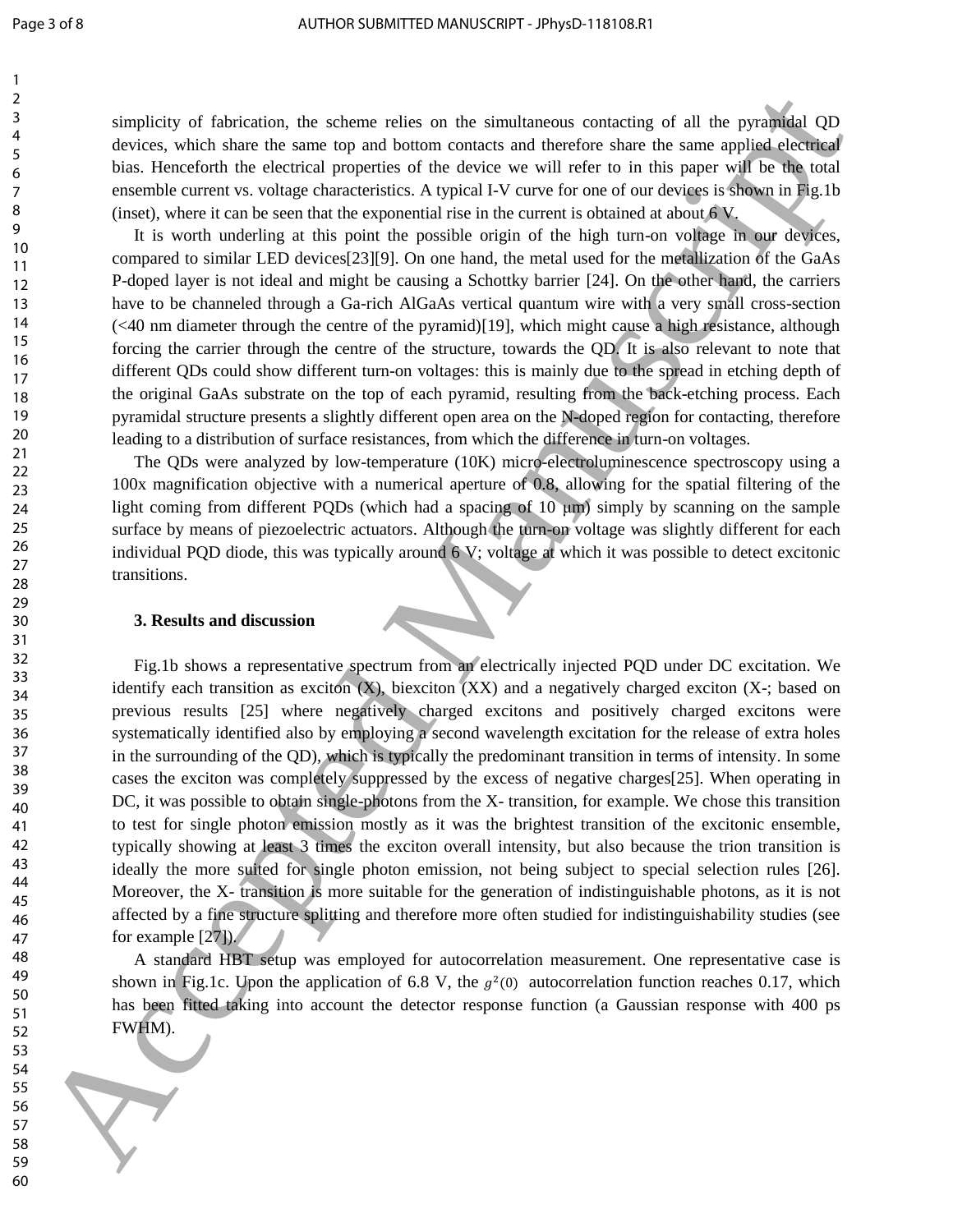

Fig.2: a) Emission dynamics of a PQD under pulsed electrical injection; b) to c) lifetime measurement for the two detectors employed (top) and autocorrelation measurement (bottom) in pulsed excitation selecting different time windows (highlighted in the top graph) within one excitation pulse period for the time gating filtering process: all detection events are selected in b), second-pulses events are discarded in c) by selecting a time window of 6.5 ns; the resulting  $g^2(0)$  for each case is shown in the inset of the corresponding graph.

In order to operate the device in pulsed excitation - and prove on demand generation of single photons - we applied a DC bias on the top of which we superimposed the AC pulses. From the I-V curve we can deduce the resistance of the device when the turn-on has been reached, which falls in the kΩ range. This high resistance causes a high impedance mismatch between the LEDs and the pulse generator (which has a standard 50  $\Omega$  output resistance). The mismatch could result in reflections of the signal at the device and re-excitation pulses. Since individual QDs had diverse turn-on voltages, different settings of the pulse generator (frequency, DC and AC voltages) resulted in different behaviors of the device in terms e.g. of intensity of the spectrum features and single-photon emission performance. For instance, an inefficient or insufficiently high excitation level leads to a low-intensity spectrum, while an excessive population of the QD would result in a quick re-excitation of the same transition. At different DC and AC voltage levels the whole apparatus and QD system had a different response also in terms of pulse reflections along the line, making it necessary to tune the excitation frequency as well. Therefore ad hoc settings had to be chosen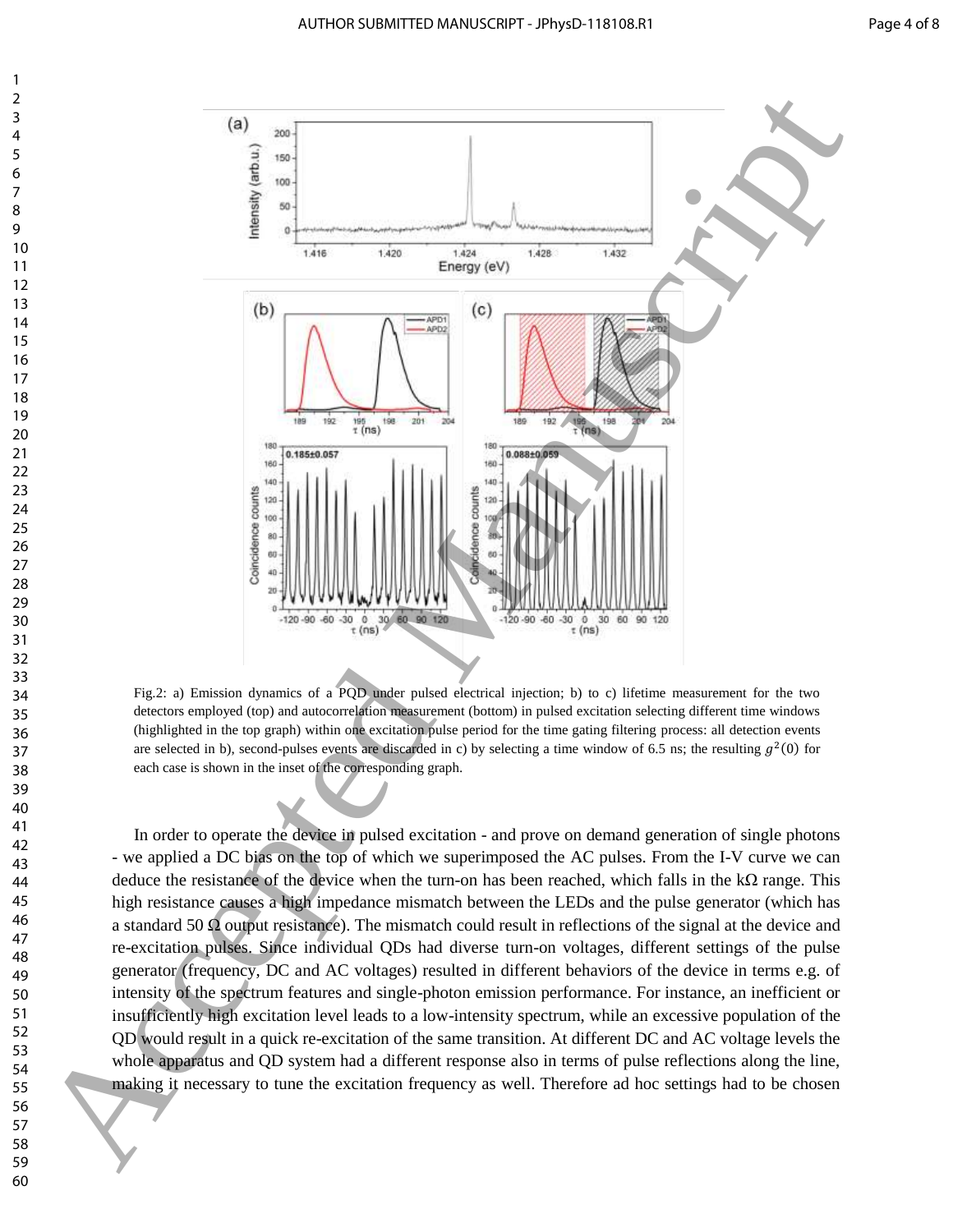for each individual QD. Nonetheless, in most of the cases it was possible to find a set of parameters for which the PQD could be operated in pulsed excitation in a good regime for single-photon emission.

Fig. 2 shows a representative case: in order to operate the device in pulsed excitation, we applied a DC bias of 0.85 V on the top of which we superimposed a pulse of 8.67 V and 1.425 ns pulse width with a frequency of 66 MHz. The autocorrelation from this type of excitation is presented in Fig.2b:  $g^2(0)$  is 0.185±0.057. As it can be seen in the time-dependence in Fig.2, reflections along the line often caused a low intensity second pulse. A time-gating technique was then employed in order to discard such second pulsing event. In this case, the correlation curves were obtained by recording all photon detection events in a time tag mode, followed by a post-construction procedure of the correlation curve [28]. This method allowed testing correlations of photons from different time windows using the raw data obtained at exactly the same experimental conditions. Fig.2c shows the autocorrelation obtained by considering detection events falling only in a determined time window (*time gating*). With a 6.5 ns wide window, the  $g^2(0)$  improves significantly to  $0.088\pm0.059$ , which if corrected for noise levels and detectors time resolution, is effectively a very low value.

Finally, we would like to discuss briefly the different filtering approaches employed in this work and in our previous work on the electrical excitation of PQDs for entangled photon emission [19]. While in this paper we applied a standard time gating technique (as e.g. in [29]) which allows filtering the detection events based on the lifetimes to discard re-excitation events and "restore" the single photon quality, in our previous work [19] we applied a different approach. In [19] we selected a time-window from the correlation measurement itself rather than from the lifetimes, therefore filtering time events based on the direct time difference between the detection of biexciton and exciton related photons coming in sequence in the cascade. This other time-filtering technique allows selecting fast transitions between exciton and biexciton and, if a narrow enough time-window is selected, it discards biexciton re-excitation events, which is necessary but not sufficient to result in single-photon emission. Selecting photons based on the time separation of the biexciton and exciton means to discard background events coming from any type of source of contamination of the correlation and filter the photons which are part of an entangled pair even if they wouldn't be per se single photon events. We could think of this method as of a specific filter for the selection of biexciton-exciton detection events correlated through a direct cascade. To provide an intuitive example, rapid re-excitation of biexciton might occur, followed by a recombination cascade which actually results in entangled photon pair emission, properly selected by the method employed in [19], although the biexciton second photon would degrade the single photon statistics (a similar argument might be employed for exciton re-excitation) and would be discarded in standard timegating techniques like the one employed in this paper, depending on the selected time-window. Excess institute to the contribution of the control of the control of the control of the control of the control of the control of the control of the control of the control of the control of the control of the control of t

Although it might seem trivial, this was previously unreported for this specific case (and could effectively be useful for practical purposes), while, to some extent, has similarities to what is called, in downconversion processes, photon heralding (see e.g. [30]). The successful application of this postselection technique used in [19] means in principle that perfect single photon emission is not required to obtain high fidelity  $(0.8)$  entangled photons. Our conclusion is that, although perfect entangled-photon emission is definitely limited by single photon pair quality, generally, high fidelity entanglement can be obtained from non-perfect single-photon emitting devices if the correct events are selected.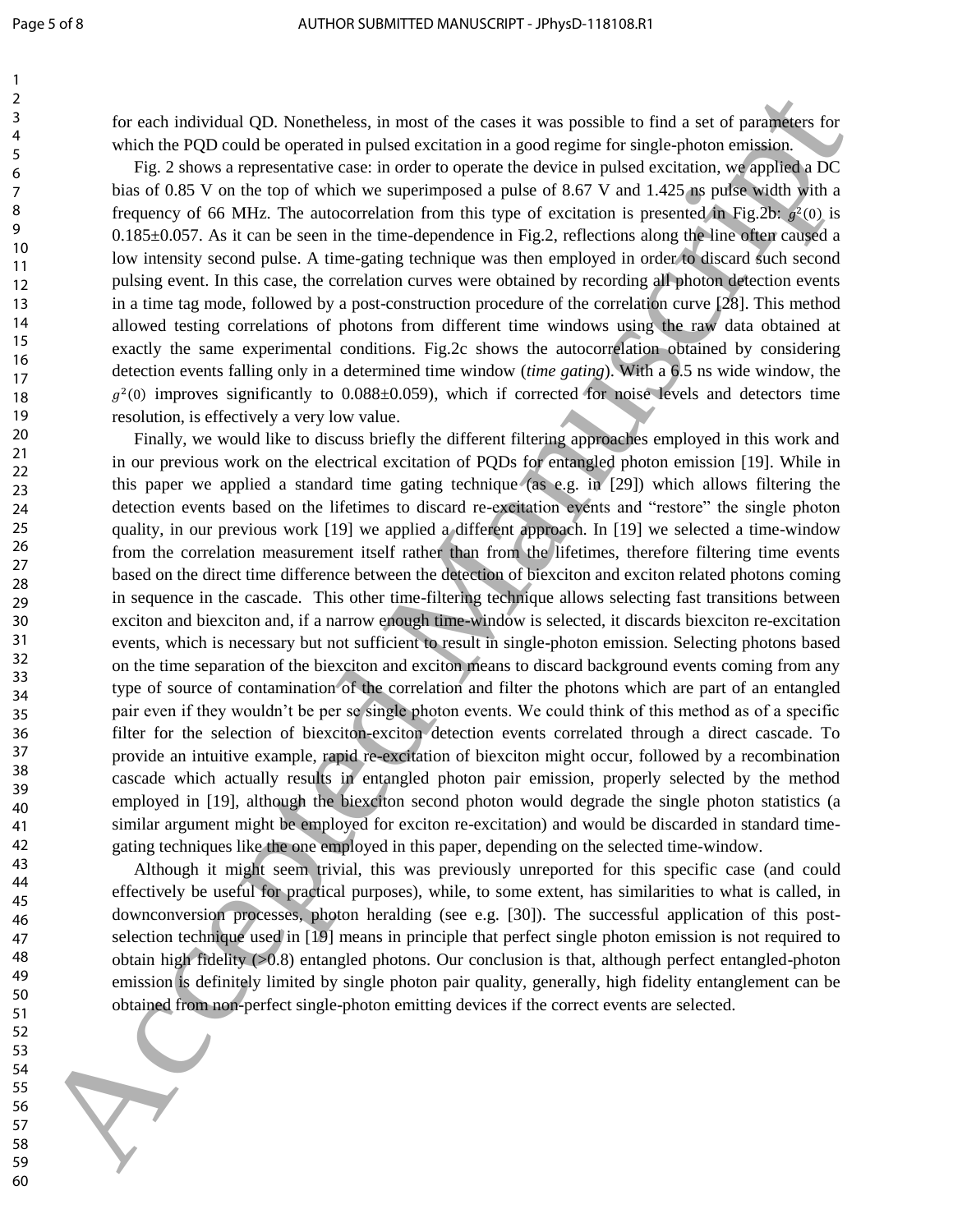## **4. Conclusion**

In conclusion, we showed the single photon emission performance of PQDs under both DC and pulsed electrical excitation, yielding respectively a  $g^2(0)$  of 0.17 and 0.185. In pulsed excitation, the application of a simple time gating technique allowed to discard re-excitation events and obtain a  $g^2(0)$  of 0.088, therefore proving that it is possible in principle to achieve a high quality single photon emission from our devices. Further improvements will be the subject of future research, and could be achieved either by employing even shorter pulses or improving the overall injection of the PQD, for example reducing the contact resistance or producing smaller pyramids. 4 Conclusion,<br>
19 Accepted Manuscript (Evaluation performance of POIs make total Conclusion<br>
19 Accepted Manuscript (Evaluation Schemel Manuscript (Evaluation Schemel Manuscript (Evaluation Schemel Manuscript (Evaluation

# **Acknowledgments**

This research was supported by Science Foundation Ireland under Grant Nos. 10/IN.1/I3000, 15/IA/2864, and 12/RC/2276. The authors are grateful to Dr. K. Thomas for the MOVPE system support.

# **References**

- [1] P. Kok, W. J. Munro, K. Nemoto, T. C. Ralph, J. P. Dowling, and G. J. Milburn, "Linear optical quantum computing with photonic qubits," *Rev. Mod. Phys.*, vol. 79, no. 1, pp. 135–174, Jan. 2007.
- [2] I. L. Chuang and D. Gottesman, "Demonstrating the viability of universal quantum computation using teleportation and single-qubit operations," *Nature*, vol. 402, no. 6760, pp. 390–393, Nov. 1999.
- [3] P. Michler, A. Kiraz, C. Becher, W. V Schoenfeld, P. M. Petroff, L. Zhang, E. Hu, and A. Imamoglu, "A quantum dot single-photon turnstile device.," *Science*, vol. 290, no. 5500, pp. 2282–5, Dec. 2000.
- [4] N. Somaschi, V. Giesz, L. De Santis, J. C. Loredo, M. P. Almeida, G. Hornecker, S. L. Portalupi, T. Grange, C. Antón, J. Demory, C. Gómez, I. Sagnes, N. D. Lanzillotti-Kimura, A. Lemaítre, A. Auffeves, A. G. White, L. Lanco, and P. Senellart, "Near-optimal single-photon sources in the solid state," *Nat. Photonics*, vol. 10, no. 5, pp. 340–345, May 2016.
- [5] L. Schweickert, K. D. Jöns, K. D. Zeuner, S. F. Covre da Silva, H. Huang, T. Lettner, M. Reindl, J. Zichi, R. Trotta, A. Rastelli, and V. Zwiller, "On-demand generation of background-free single photons from a solid-state source," *Appl. Phys. Lett.*, vol. 112, no. 9, p. 093106, Feb. 2018.
- [6] C. Santori, D. Fattal, J. Vučković, G. S. Solomon, and Y. Yamamoto, "Indistinguishable photons from a single-photon device," *Nature*, vol. 419, no. 6907, pp. 594–597, Oct. 2002.
- [7] H. Wang, Z.-C. Duan, Y.-H. Li, S. Chen, J.-P. Li, Y.-M. He, M.-C. Chen, Y. He, X. Ding, C.-Z. Peng, C. Schneider, M. Kamp, S. Höfling, C.-Y. Lu, and J.-W. Pan, "Near-Transform-Limited Single Photons from an Efficient Solid-State Quantum Emitter," *Phys. Rev. Lett.*, vol. 116, no. 21, p. 213601, May 2016.
- [8] N. Akopian, N. H. Lindner, E. Poem, Y. Berlatzky, J. Avron, D. Gershoni, B. D. Gerardot, and P.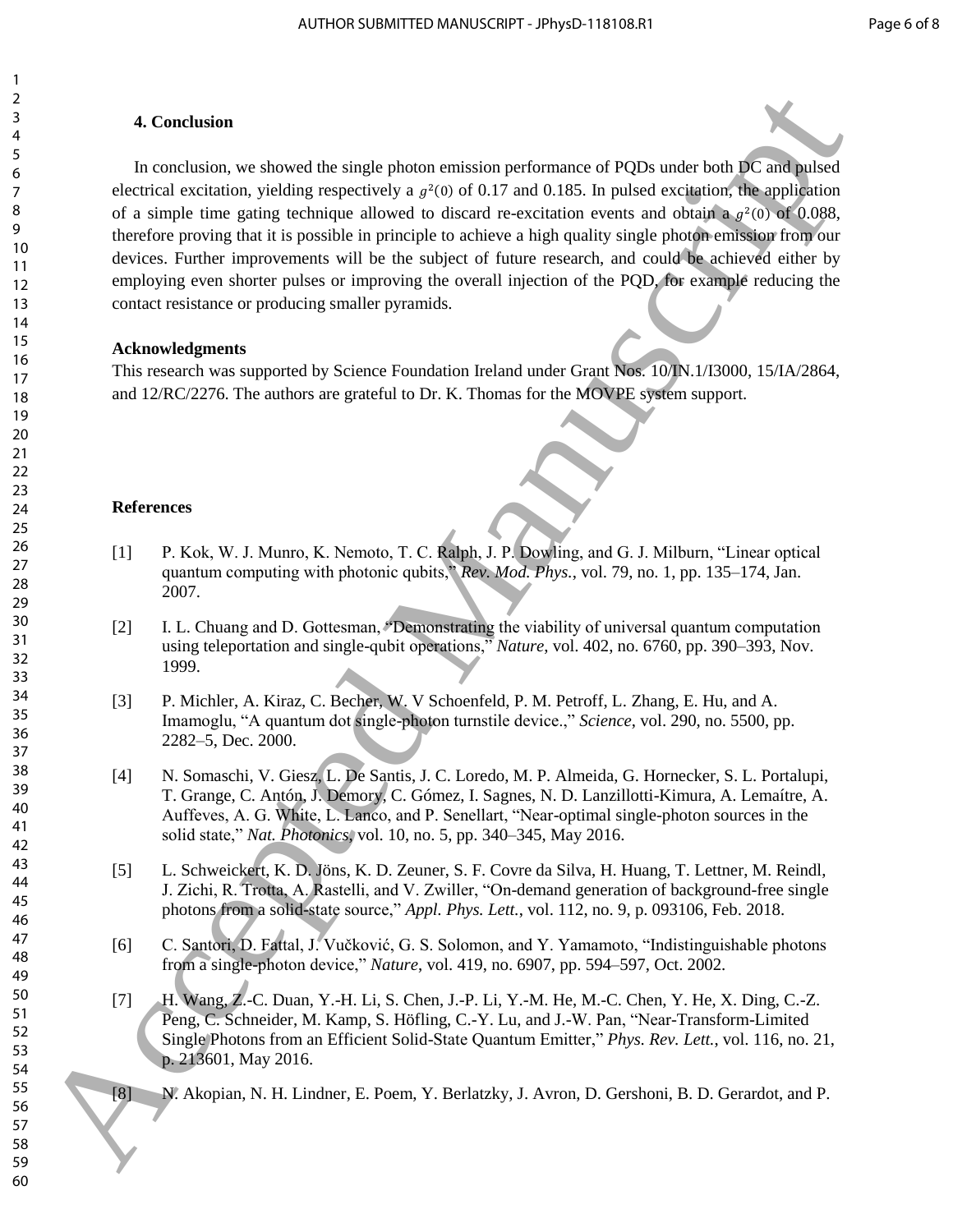| 3<br>4<br>96, no. 13, p. 130501, Apr. 2006.<br>5<br>6<br>[9]<br>7<br>entangled-light-emitting diode," Nature, vol. 465, no. 7298, pp. 594–597, 2010.<br>8<br>9<br>$[10]$<br>10<br>11<br>dots," Nat. Commun., vol. 8, p. 15506, May 2017.<br>12<br>13<br>$[11]$<br>14<br>15<br>A, vol. 92, no. 3, p. 033802, Sep. 2015.<br>16<br>17<br>$[12]$<br>18<br>Adv. Opt. Mater., vol. 3, no. 8, pp. 1012-1033, Aug. 2015.<br>19<br>20<br>$[13]$<br>21<br>22<br>5552, pp. 102-5, Jan. 2002.<br>23<br>24<br>$[14]$<br>25<br>26<br>ultra-low emission time jitter," Appl. Phys. Lett., vol. 102, no. 1, p. 011126, Jan. 2013.<br>27<br>28<br>$[15]$<br>29<br>30<br>on strain-tunable quantum dots," Nat. Commun., vol. 6, p. 10067, Dec. 2015.<br>31<br>32<br>$[16]$<br>33<br>34<br>35<br>p. 211119, Nov. 2012.<br>36<br>37<br>$[17]$<br>38<br>39<br>40<br>no. 10, pp. 2749–2752, Sep. 2010.<br>41<br>42<br>$[18]$<br>43<br>44<br>1969, Mar. 2004.<br>45<br>46<br>$[19]$<br>47<br>48<br>emitting diodes," Nat. Photonics, vol. 10, no. 12, pp. 782-787, Oct. 2016.<br>49<br>50<br>$[20]$<br>51<br>52<br>Solid State Phys., vol. 238, no. 2, pp. 233-236, 2003.<br>53<br>54<br>$[21]$ | 2 |                                                                                                                                                                                                                                                                                                              |
|--------------------------------------------------------------------------------------------------------------------------------------------------------------------------------------------------------------------------------------------------------------------------------------------------------------------------------------------------------------------------------------------------------------------------------------------------------------------------------------------------------------------------------------------------------------------------------------------------------------------------------------------------------------------------------------------------------------------------------------------------------------------------------------------------------------------------------------------------------------------------------------------------------------------------------------------------------------------------------------------------------------------------------------------------------------------------------------------------------------------------------------------------------------------------|---|--------------------------------------------------------------------------------------------------------------------------------------------------------------------------------------------------------------------------------------------------------------------------------------------------------------|
|                                                                                                                                                                                                                                                                                                                                                                                                                                                                                                                                                                                                                                                                                                                                                                                                                                                                                                                                                                                                                                                                                                                                                                          |   | M. Petroff, "Entangled Photon Pairs from Semiconductor Quantum Dots," Phys. Rev. Lett., vol.                                                                                                                                                                                                                 |
|                                                                                                                                                                                                                                                                                                                                                                                                                                                                                                                                                                                                                                                                                                                                                                                                                                                                                                                                                                                                                                                                                                                                                                          |   | C. L. Salter, R. M. Stevenson, I. Farrer, C. A. Nicoll, D. A. Ritchie, and A. J. Shields, "An                                                                                                                                                                                                                |
|                                                                                                                                                                                                                                                                                                                                                                                                                                                                                                                                                                                                                                                                                                                                                                                                                                                                                                                                                                                                                                                                                                                                                                          |   | D. Huber, M. Reindl, Y. Huo, H. Huang, J. S. Wildmann, O. G. Schmidt, A. Rastelli, and R.<br>Trotta, "Highly indistinguishable and strongly entangled photons from symmetric GaAs quantum                                                                                                                    |
|                                                                                                                                                                                                                                                                                                                                                                                                                                                                                                                                                                                                                                                                                                                                                                                                                                                                                                                                                                                                                                                                                                                                                                          |   | M. A. M. Versteegh, M. E. Reimer, A. A. van den Berg, G. Juska, V. Dimastrodonato, A.<br>Gocalinska, E. Pelucchi, and V. Zwiller, "Single pairs of time-bin-entangled photons," Phys. Rev.                                                                                                                   |
|                                                                                                                                                                                                                                                                                                                                                                                                                                                                                                                                                                                                                                                                                                                                                                                                                                                                                                                                                                                                                                                                                                                                                                          |   | A. Boretti, L. Rosa, A. Mackie, and S. Castelletto, "Electrically Driven Quantum Light Sources,"                                                                                                                                                                                                             |
|                                                                                                                                                                                                                                                                                                                                                                                                                                                                                                                                                                                                                                                                                                                                                                                                                                                                                                                                                                                                                                                                                                                                                                          |   | Z. Yuan, B. E. Kardynal, R. M. Stevenson, A. J. Shields, C. J. Lobo, K. Cooper, N. S. Beattie, D.<br>A. Ritchie, and M. Pepper, "Electrically driven single-photon source.," Science, vol. 295, no.                                                                                                          |
|                                                                                                                                                                                                                                                                                                                                                                                                                                                                                                                                                                                                                                                                                                                                                                                                                                                                                                                                                                                                                                                                                                                                                                          |   | F. Hargart, C. A. Kessler, T. Schwarzbäck, E. Koroknay, S. Weidenfeld, M. Jetter, and P. Michler,<br>"Electrically driven quantum dot single-photon source at 2 GHz excitation repetition rate with                                                                                                          |
|                                                                                                                                                                                                                                                                                                                                                                                                                                                                                                                                                                                                                                                                                                                                                                                                                                                                                                                                                                                                                                                                                                                                                                          |   | J. Zhang, J. S. Wildmann, F. Ding, R. Trotta, Y. Huo, E. Zallo, D. Huber, A. Rastelli, and O. G.<br>Schmidt, "High yield and ultrafast sources of electrically triggered entangled-photon pairs based                                                                                                        |
|                                                                                                                                                                                                                                                                                                                                                                                                                                                                                                                                                                                                                                                                                                                                                                                                                                                                                                                                                                                                                                                                                                                                                                          |   | W. Unrau, D. Quandt, J.-H. Schulze, T. Heindel, T. D. Germann, O. Hitzemann, A. Strittmatter, S.<br>Reitzenstein, U. W. Pohl, and D. Bimberg, "Electrically driven single photon source based on a<br>site-controlled quantum dot with self-aligned current injection," Appl. Phys. Lett., vol. 101, no. 21, |
|                                                                                                                                                                                                                                                                                                                                                                                                                                                                                                                                                                                                                                                                                                                                                                                                                                                                                                                                                                                                                                                                                                                                                                          |   | M. Mehta, D. Reuter, A. Melnikov, A. D. Wieck, S. Michaelis de Vasconcellos, T. Baumgarten,<br>A. Zrenner, and C. Meier, "Intentionally positioned self-assembled InAs quantum dots in an<br>electroluminescent p-i-n junction diode," Phys. E Low-dimensional Syst. Nanostructures, vol. 42,                |
|                                                                                                                                                                                                                                                                                                                                                                                                                                                                                                                                                                                                                                                                                                                                                                                                                                                                                                                                                                                                                                                                                                                                                                          |   | M. H. Baier, C. Constantin, E. Pelucchi, and E. Kapon, "Electroluminescence from a single<br>pyramidal quantum dot in a light-emitting diode," Appl. Phys. Lett., vol. 84, no. 11, pp. 1967–                                                                                                                 |
|                                                                                                                                                                                                                                                                                                                                                                                                                                                                                                                                                                                                                                                                                                                                                                                                                                                                                                                                                                                                                                                                                                                                                                          |   | T. H. Chung, G. Juska, S. T. Moroni, A. Pescaglini, A. Gocalinska, and E. Pelucchi, "Selective"<br>carrier injection into patterned arrays of pyramidal quantum dots for entangled photon light-                                                                                                             |
|                                                                                                                                                                                                                                                                                                                                                                                                                                                                                                                                                                                                                                                                                                                                                                                                                                                                                                                                                                                                                                                                                                                                                                          |   | E. Pelucchi, M. Baier, Y. Ducommun, S. Watanabe, and E. Kapon, "High-quality InxGa1-<br>xAs/Al0.30Ga0.70As quantum dots grown in inverted pyramids," Phys. Status Solidi B-Basic                                                                                                                             |
| 55<br>56<br>57<br>58<br>59<br>60                                                                                                                                                                                                                                                                                                                                                                                                                                                                                                                                                                                                                                                                                                                                                                                                                                                                                                                                                                                                                                                                                                                                         |   | G. Juska, V. Dimastrodonato, L. O. Mereni, T. H. Chung, A. Gocalinska, E. Pelucchi, B. Van<br>Hattem, M. Ediger, and P. Corfdir, "Complex optical signatures from quantum dot nanostructures                                                                                                                 |